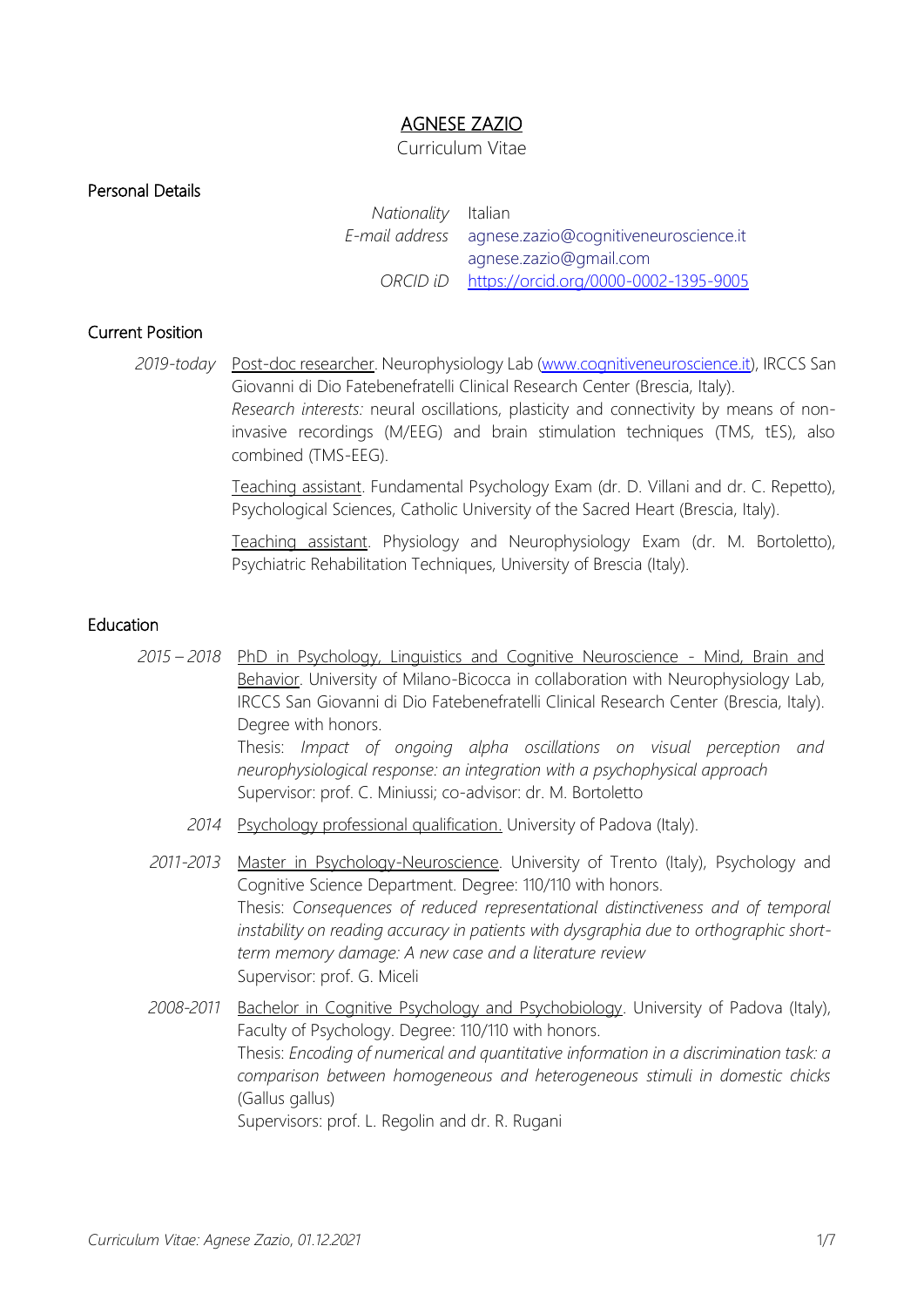#### Previous research activity

- *2018* Visiting PhD Student. Salzburg Brain Dynamics Lab, Center for Cognitive Neuroscience, University of Salzubrg (Austria). Supervisor: prof. N. Weisz
- *2015-2018* PhD Student. University of Milano-Bicocca in collaboration with Neurophysiology Lab, IRCCS San Giovanni di Dio Fatebenefratelli Clinical Research Center (Brescia, Italy).
- *2014 – 2015* Research Assistant. Neurophysiology Lab, IRCCS San Giovanni di Dio Fatebenefratelli Clinical Research Center (Brescia, Italy).
	- *2014* Graduate student. Neurophysiology Lab, IRCCS San Giovanni di Dio Fatebenefratelli Clinical Research Center (Brescia, Italy).

# Funding support

- *2020* Starting Grant (SG-2019-12370473) (Italian Ministry of Health) Principal Investigator, € 130,000 for 3 years. Project: *"Tactile mirror system in borderline personality disorder: a multimodal approach to study brain connectivity and plasticity".*
- *2015* PhD Scholarship 2015-2018 (University of Milano-Bicocca, Italy)

# Honors and Awards

- *2019* Best doctoral thesis award (Italian Psychology Association Experimental section)
- *2019* Cum Laude distinction for PhD Degree (University of Milano-Bicocca, Italy)
- *2015* Merit Prize, 2014 edition (University of Trento, Italy)
- *2011* Summer school scholarship (European Campus of Excellence in Neuroscience)

# Internships

- *2014* Post-lauream (6 months). Neurophysiology Lab, IRCCS San Giovanni di Dio Fatebenefratelli Clinical Research Center (Brescia, Italy). Application of non-invasive brain stimulation techniques (tES; TMS); acquisition and analysis of electrophysiological signals. Supervisor: prof. C. Miniussi
- *2012 – 2014* Post-lauream (6 months). Center for Neurocognitive Rehabilitation (CeRiN), Center for Mind/Brain Sciences (CIMeC), University of Trento (Italy). Clinical neuropsychological assessment in adult patients with cognitive impairment due to brain damage. Supervisor: dr. G. Cazzolli
- *2012 – 2013* Pre-lauream. Center for Neurocognitive Rehabilitation (CeRiN), Center for Mind/Brain Sciences (CIMeC), University of Trento (Italy). Clinical neuropsychological assessment in adult patients with cognitive impairment due to brain damage. Supervisor: prof. G. Miceli
- *2010 – 2011* Pre-lauream. Lab. of Comparative Animal Psychology, University of Padova (Italy). Conducting experiments investigating cardinality in domestic chicks (*Gallus gallus*). Supervisors: prof. L. Regolin and dr. R. Rugani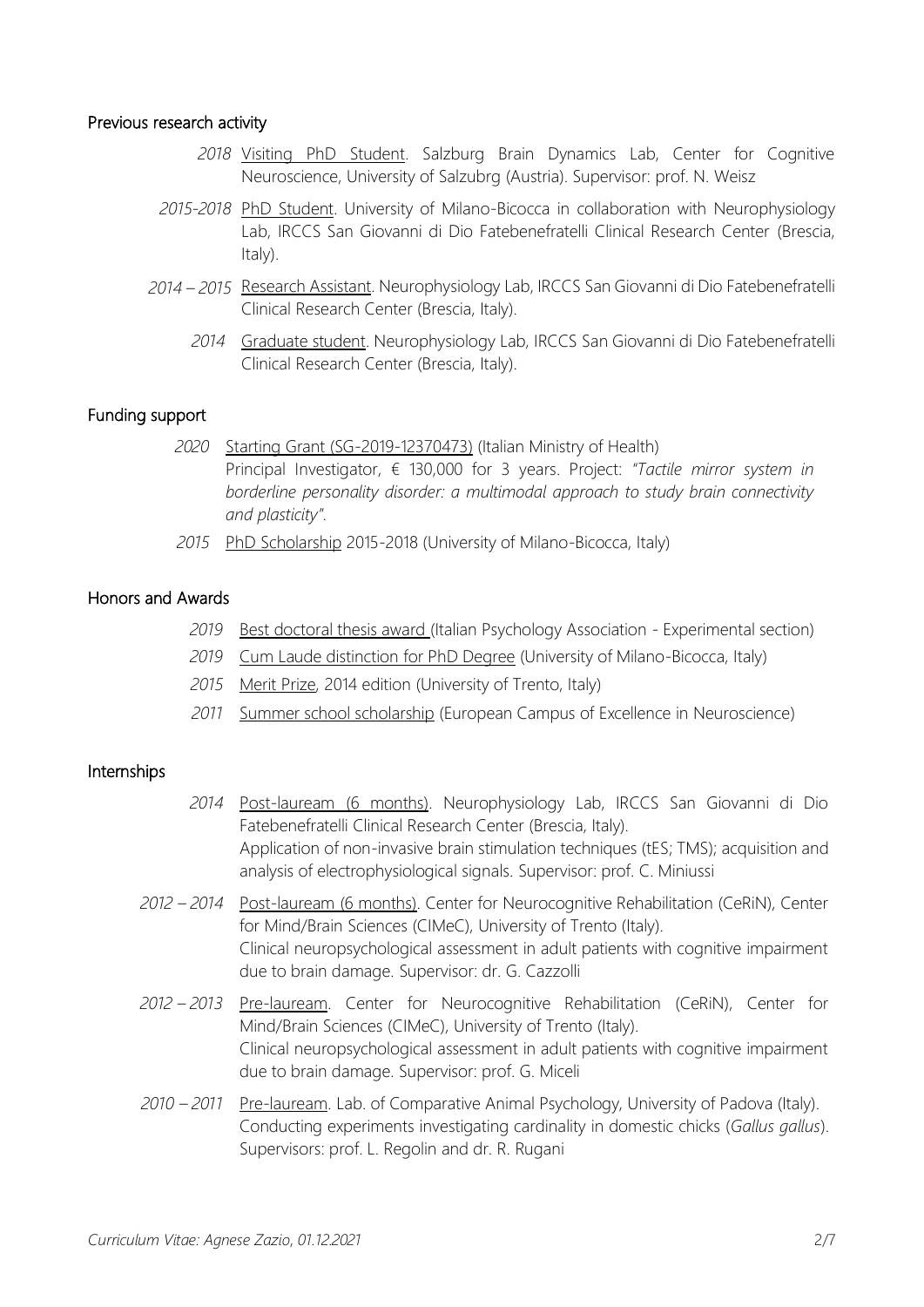### Attended courses, schools and workshops

|                  | 08-12.04.2019 Course: Donders MEG/EEG Toolkit: advanced data analysis and source modelling of<br>EEG and MEG data. Donders Institute for Brain, Cognition and Behaviour, Nijmegen<br>(The Netherlands).                  |
|------------------|--------------------------------------------------------------------------------------------------------------------------------------------------------------------------------------------------------------------------|
| 18-23.05.2018    | Summer school and workshop: 6 <sup>th</sup> Science Factory TMS-EEG. Aalto University School<br>of Science, Espoo (Finland).                                                                                             |
| 18-19.01.2018    | Workshop: Perturbing and Enhancing Perception and Action with Oscillatory Neural<br>Stimulation (PEPA ON stimulation). Cambridge University (UK).                                                                        |
| 11.09.2017       | Workshop: Workshop on Rhythms in the Brain (WoRB). Glasgow University (UK).                                                                                                                                              |
| 14-18.08.2017    | Summer school: Math and Matlab for Neuroscientists. Radboud University, Nijmegen<br>(The Netherlands).                                                                                                                   |
| 27.06-02.07.2016 | Summer school in methodology: Meta-analysis and results reproducibility:<br>Theoretical aspects and applications in R. University Residential Center of Bertinoro<br>(Italy), Italian Psychology Association (AIP).      |
| A.Y. 2015-2016   | PhD courses (most relevant): English - advanced (60 hrs), Statistics (26 hrs), E-prime<br>(24 hrs), R (24 hrs), Instrumental techniques (8 hrs), Open Access, Grant Writing,<br>Scientific paper drafting and reviewing. |
| 04-25.09.2011    | Summer school: The Fate of the Memory Trace – Learning, Remembering and                                                                                                                                                  |

*Forgetting from Molecules to Behavior.* European Campus of Excellence in Neuroscience, Ruhr University Bochum (Germany).

### Languages

| Italian        | <b>Native</b> |
|----------------|---------------|
| English Fluent |               |
| German         | Beginner      |

# Expertise

- o Application of non-invasive brain stimulation techniques (TMS, tES).
- o EEG and TMS-EEG acquisition and analysis (ERPs, TEPs, time-frequency); software: BrainVision, Matlab (Fieldtrip, EEGLAB).
- o Neuronavigation; software: Softaxic.
- o Programming experimental paradigms; software: Presentation, E-prime.
- o Statistical analysis; software: Statistica, R, Matlab.
- o Neuropsychological evaluation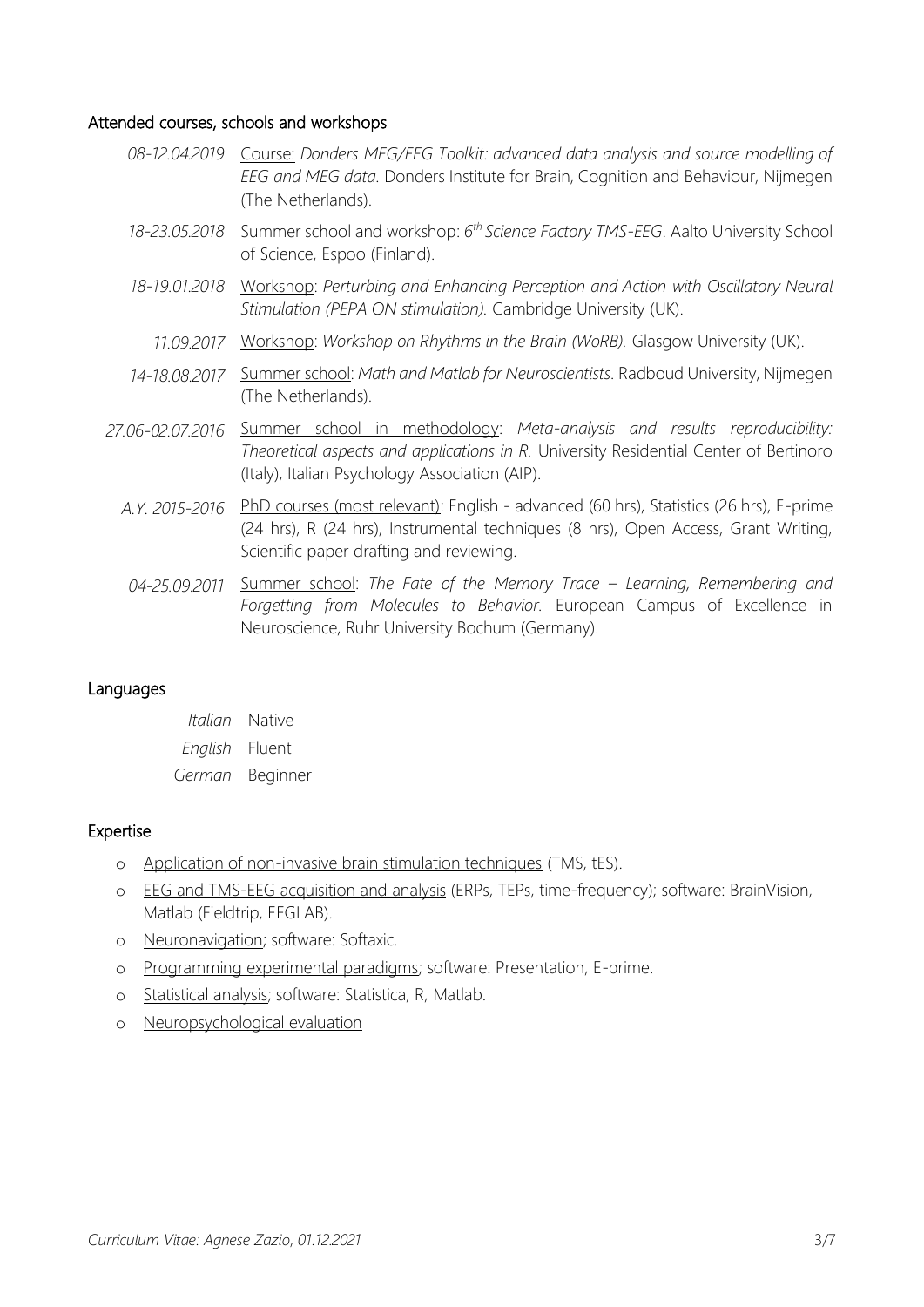# Scientific production

Ongoing studies pre-registered on Open Science Framework as first author

- *2021* Investigating the Tactile Mirror System in Borderline Personality Disorder: a TMS-EEG study
- *2020* Transcallosal conduction delay in the motor system

## Registered Reports at Stage 1 "In-principal accepted"

Barchiesi G., Zazio A., Barattieri di San Pietro C., Sinigaglia C., Bortoletto M. (2021). Sharing motor plans while acting jointly: a TMS study. *Cortex*, [https://osf.io/hjvcm.](https://osf.io/hjvcm)

### Peer-reviewed publications

- 1. Zazio A., Miniussi C., Bortoletto M. (2021). Alpha-band cortico-cortical phase synchronization is associated with effective connectivity in the motor network. *Clinical Neurophysiology, 131,* 2473-2480*.* https://doi.org/10.1016/j.clinph.2021.06.025
- 2. Bortoletto M., Bonzano L., Zazio A., Ferrari C., Pedullà L., Gasparotti R., Miniussi C., Bove M. (2021). Asymmetric transcallosal conduction delay leads to finer bimanual coordination. *Brain Stimulation, 14,*  379-388*.* <https://doi.org/10.1016/j.brs.2021.02.002>
- 3. Zazio A., Ruhnau P., Weisz N., Wutz A. (2021). Pre-stimulus alpha-band power and phase fluctuations originate from different neural sources and exert distinct impact on stimulus-evoked responses. *European Journal of Neuroscience.* https://doi.org/10.1111/ejn.15138
- 4. Wutz A., Zazio A., Weisz N. (2020)*.* Oscillatory bursts in parietal cortex reflect dynamic attention between multiple objects and ensembles. *The Journal of Neuroscience, 40(36),* 6927-6937*.*  https://doi.org/10.1523/JNEUROSCI.0231-20.2020
- 5. Maddaluno O.\*, Guidali G.\*, Zazio A., Miniussi C., Bolognini N. (2020). Touch anticipation mediates cross-modal Hebbian plasticity in the primary somatosensory cortex. *Cortex*, *126,* 173-181. <https://doi.org/10.1016/j.cortex.2020.01.008>
- 6. Zazio A., Schreiber M., Miniussi C., Bortoletto M. (2020)*.* Modelling the effects of ongoing alpha activity on visual perception: the oscillation-based probability of response. *Neuroscience and Biobehavioral Reviews, 112,* 242-253.<https://doi.org/10.1016/j.neubiorev.2020.01.037>
- 7. Zazio A.\*, Guidali G.\*, Maddaluno O., Miniussi C., Bolognini N. (2019). Hebbian associative plasticity in the visuo-tactile domain: a cross-modal paired associative stimulation protocol. *NeuroImage, 201,*  116025. <https://doi.org/10.1016/j.neuroimage.2019.116025>
- 8. Zazio A., Bortoletto M., Ruzzoli M., Miniussi C., Veniero D. (2019)*.* Perceptual and physiological consequences of dark adaptation: a TMS-EEG study. *Brain Topography, 32,* 773-782. <https://doi.org/10.1007/s10548-019-00715-x>

\* these authors contributed equally to this work

#### Invited oral presentations

Zazio A. (2019). Impact of ongoing alpha oscillations on visual perception and neurophysiological response: an integration with a psychophysical approach. Best doctoral thesis award at *Annual Congress of Italian Psychological Society (AIP) - experimental section,* Milan, 18-20 September.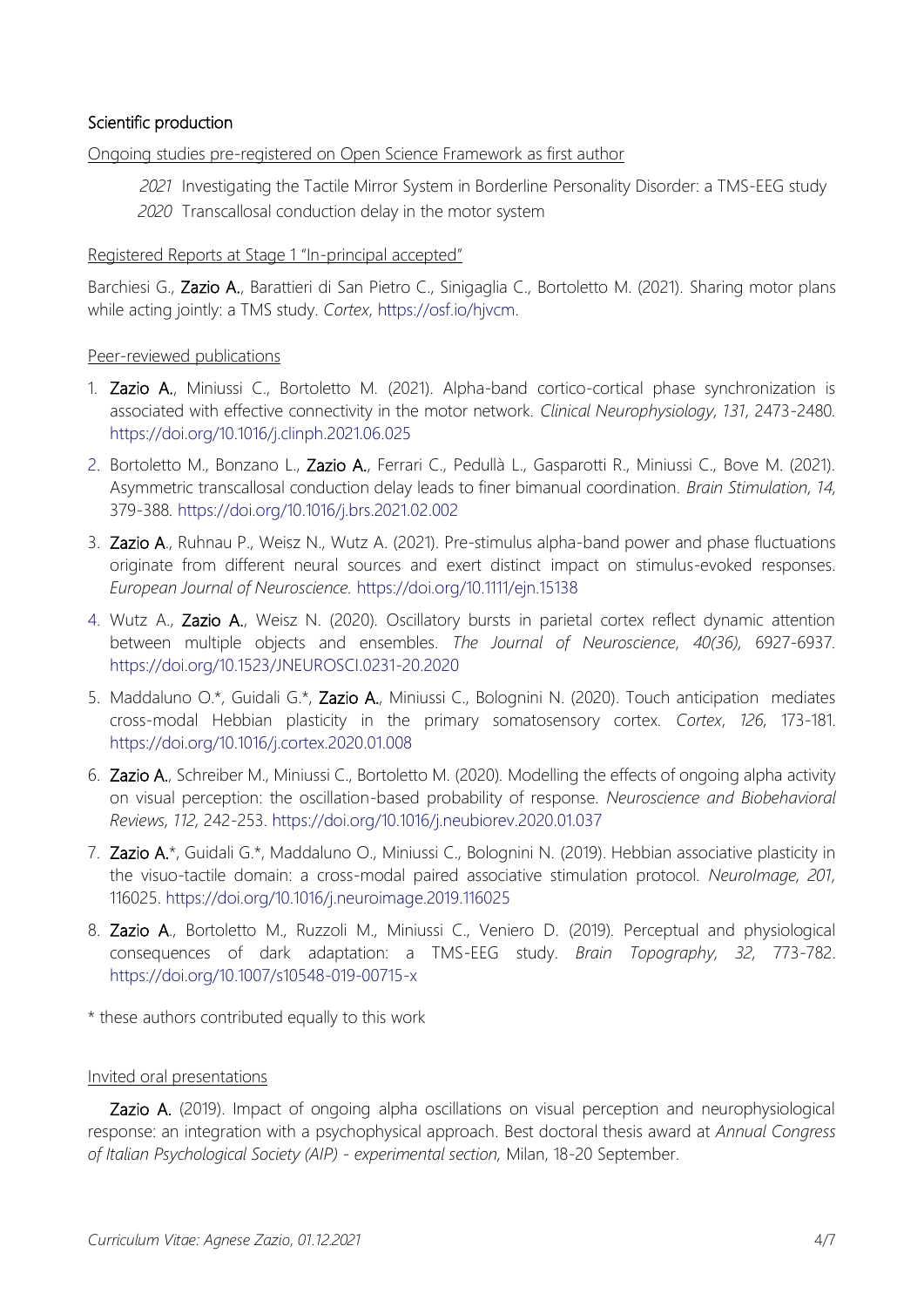#### Oral presentations

Zazio A., Maddaluno O., Guidali G., Bolognini N., Miniussi C. (2018). Investigating cross-modal properties of the primary somatosensory cortex by means of a novel cross-modal Paired Associative Stimulation protocol. *Annual Congress of Italian Society of Psychophysiology (SIPF)*, Torino, 15-17 November.

Zazio A., Bortoletto M., Miniussi, C. (2018). Ongoing alpha oscillations, visual perception and neural mechanisms: a formal model. *Young Scientist Symposium,* Salzburg (Austria), 11 July.

Zazio A., Maddaluno O., Guidali G., Miniussi C., Bolognini N. (2018). Cross-modal properties of the primary somatosensory cortex: a by-product of Hebbian association learning. *Cognitive Science Arena,*  Brixen, 23-24 February.

Zazio A., Bortoletto M., Miniussi, C. (2017). Ongoing oscillations and performance: investigating the underlying neurophysiological mechanisms. *Bicocca Research Day,* Milan, 18 September.

#### Abstract in international congresses

Bortoletto M., Zazio A., Bonzano L., Barchiesi G., Ferrari C., Pedullà L., Gasparotti R., Miniussi C., Bove M. (2021). Measuring the timing of functional connections through TMS-evoked potentials. 4<sup>th</sup> international *Brain Stimulation Meeting,* Charleston (USA), December 6-9. Abstract publication: *Brain Stimulation, 14(6): 1712.* 

Bortoletto M., Barchiesi G., Ferrari C., Fracassi C., Bove M., Zazio A. (2021) Pre-registration of a TMS-EEG study on transcallosal effective connectivity in the motor system. *CuttingEEG,* Aix-en-Provence, 4-7 October.

Zazio A., Barchiesi G., Bortoletto M. (2020). TMS-EEG coregistration: Does sampling rate reduce TMS artifact duration? *Transcranial Brain Stimulation in Cognitive Neuroscience in Cognitive Neuroscience Workshop,* online event, 3-4 December.

Bortoletto M., Bonzano L., Zazio A., Pedullà L., Gasparotti R., Miniussi C., Bove M. (2020). TMS-evoked potentials as a measure of transcallosal conduction delay in the motor system. *6 th Annual Brain stimulation and Imaging Meeting (BrainSTIM 2020),* online event 19-20 May.

Maddaluno O., Guidali G., Zazio A., Miniussi C., Bolognini N. (2020). A tool to induce cross-modal Hebbian-like plasticity within the primary somatosensory cortex. *Cognitive Science Arena (CSA)*, Brixen, 7- 8 February.

Guidali G., Maddaluno O., Zazio A., Miniussi C., Bolognini N. (2020). Exploring cross-modal properties of the somatosensory cortex with a novel Paired Associative Stimulation Protocol. *European Congress on Cognitive Neuropsychology (ECWN)*, Brixen, 26-31 January.

Zazio A., Schreiber M., Miniussi C., Bortoletto M. (2019). Modelling the effects of ongoing alpha activity on visual perception: the Oscillation-based Probability of Response. *Rovereto Attention Workshop (RAW),*  Rovereto, 24-26 October.

Wutz A., Zazio A., Weisz N. (2019). Alpha bursts in inferior parietal cortex underlie object individuation in dynamic scenes. *Annual Meeting of the Vision Sciences Society*, St. Pete Beach (USA), 17-22 May. Abstract publication: *Journal of Vision. 2019; 19(10):113c*. doi: 10.1167/19.10.113c

Guidali G., Zazio A., Maddaluno O., Miniussi C., Bolognini N. (2018). Modulating the response of the primary somatosensory cortex with a novel Paired Associative Stimulation protocol. *Annual congress of Milan Center for Neuroscience (NeuroMI),* Milan, 21-23 November.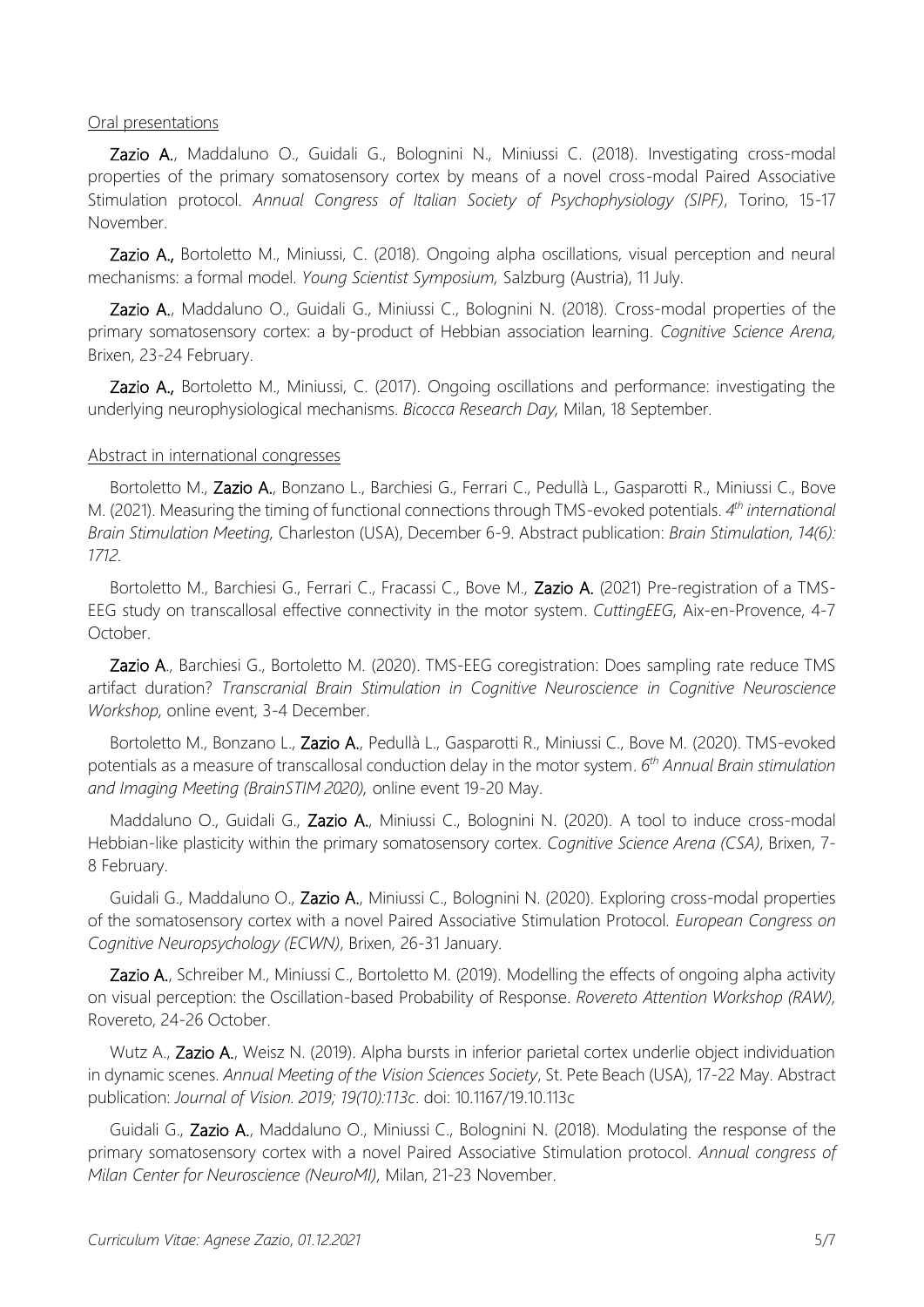Guidali G., Zazio A., Maddaluno O., Miniussi C., Bolognini N. (2018). Primary somatosensory cortex and Hebbian associative learning: a novel cross-modal Paired Associative Stimulation (PAS) protocol. *Hand, Brain and Technology: The Somatosensory System,* Ascona (Switzerland), 26-31 August.

Zazio A., Bortoletto M., Miniussi C. (2018). Ongoing alpha oscillations, visual perception and neural mechanisms: a formal model. *Salzburg Mind and Brain Annual Meeting (SAMBA),* Salzburg (Austria), 12-13 July.

Zazio A., Veniero D., Bortoletto M., Miniussi, C, Ruzzoli M. (2018). Perceptual and physiological consequences of dark adaptation: a TMS-EEG study. *6 th Science Factory TMS-EEG,* Espoo (Finland), 18-23 May.

Zazio A., Bortoletto M., Miniussi C. (2018). Ongoing oscillations: *how* do they affect perception? *Perturbing and Enhancing Perception and Action using Oscillatory Neural Stimulation – PEPA ON Stimulation,* Cambridge (UK), 18-19 January.

Zazio A., Ruzzoli M., Veniero D., Bortoletto M., Miniussi, C. (2017). Perceptual and physiological consequences of dark adaptation: a TMS-EEG study. *Cognitive Science Arena,* Brixen (Italy), 17-8 February.

Zazio A., Bortoletto M., Fertonani A., Pirulli C., Miniussi C. (2016). tES effects on a visual orientation discrimination task: noise induction in a non-linear system. *6° International Congress on Transcranial Brain Stimulation,* Göttingen (Germany), 7-10 September. Abstract publication: *Clinical Neurophysiology, 128(3),* 111-112.

Zazio A., Capasso R., Miceli G. (2013). Consequences of reduced representational distinctiveness and of temporal instability on reading accuracy in patients with dysgraphia due to orthographic short-term memory damage: A new case and a literature review. *51° Annual Meeting - Academy of Aphasia* Lucern (Switzerland), 20-22 October. Abstract publication: *Procedia – Social and Behavioral Sciences, 94,* 209-210.

#### Abstract in national congresses

Bonzano L., Bove M., Bortoletto M., Zazio A., Miniussi C., Mattioli F., Gasparotti R., Capra R. (2021). Interhemispheric information transfer in multiple sclerosis: a multimodal approach of TMS-EEG coregistration, MRI and bimanual coordination.

Bortoletto M., Zazio A., Bonzano L., Bove M. (2020). TMS-evoked Potentials during finger movements and at rest. *Annual Congress of Italian Society of Psychophysiology and Cognitive Neuroscience (SIPF),* online event, 20-21 27-28 November.

Zazio A., Barchiesi G., Bortoletto M. (2020). Sampling rate in TMS-EEG coregistration: Any benefits over 5000 Hz? *Annual Congress of Italian Society of Psychophysiology and Cognitive Neuroscience (SIPF),* online event, 20-21 27-28 November.

Bortoletto M., Bonzano L., Zazio A., Pedullà, L., Miniussi, C., Bove, M. (2019). The speed race of transcallosal inhibition for bimanual coordination. *Annual Congress of Italian Society of Psychophysiology (SIPF),* Ferrara, 14-16 November.

Maddaluno O., Guidali G., Zazio A., Miniussi C., Bolognini N. (2018). Tactile acuity as an index of plasticity induced by a novel cross-modal PAS protocol. *Annual Congress of Italian Society of Psychophysiology (SIPF)*, Torino, 15-17 November.

Zazio A., Ruzzoli M., Veniero D., Miniussi, C., Bortoletto M. (2016). Perceptual and physiological consequences of dark adaptation: a TMS-EEG study. *Annual Congress of Italian Society of Psychophysiology (SIPF)*, Milan, 27-29 October. Abstract publication: *Neuropsychological Trends, 20,* 190-191.